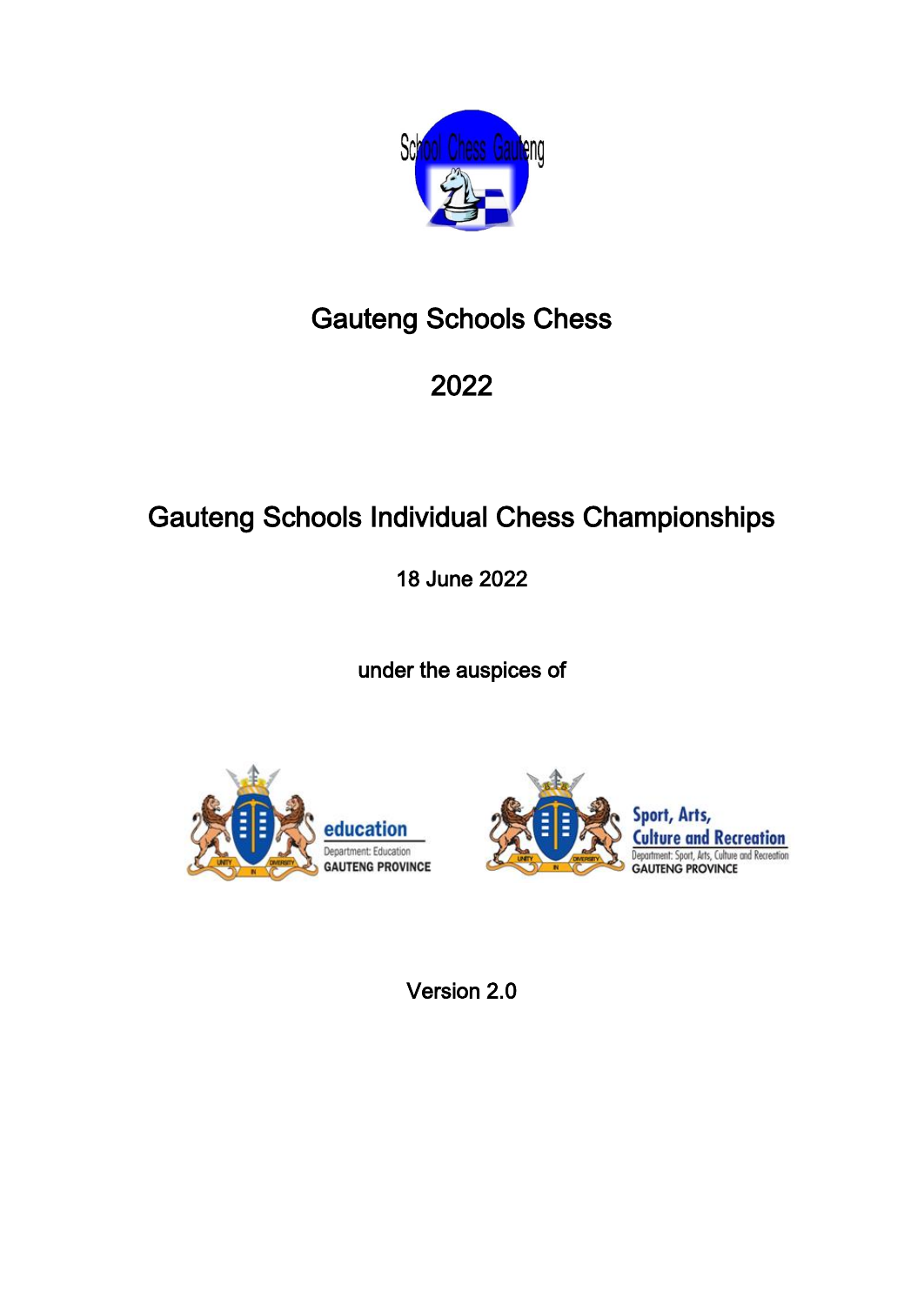## **Contents**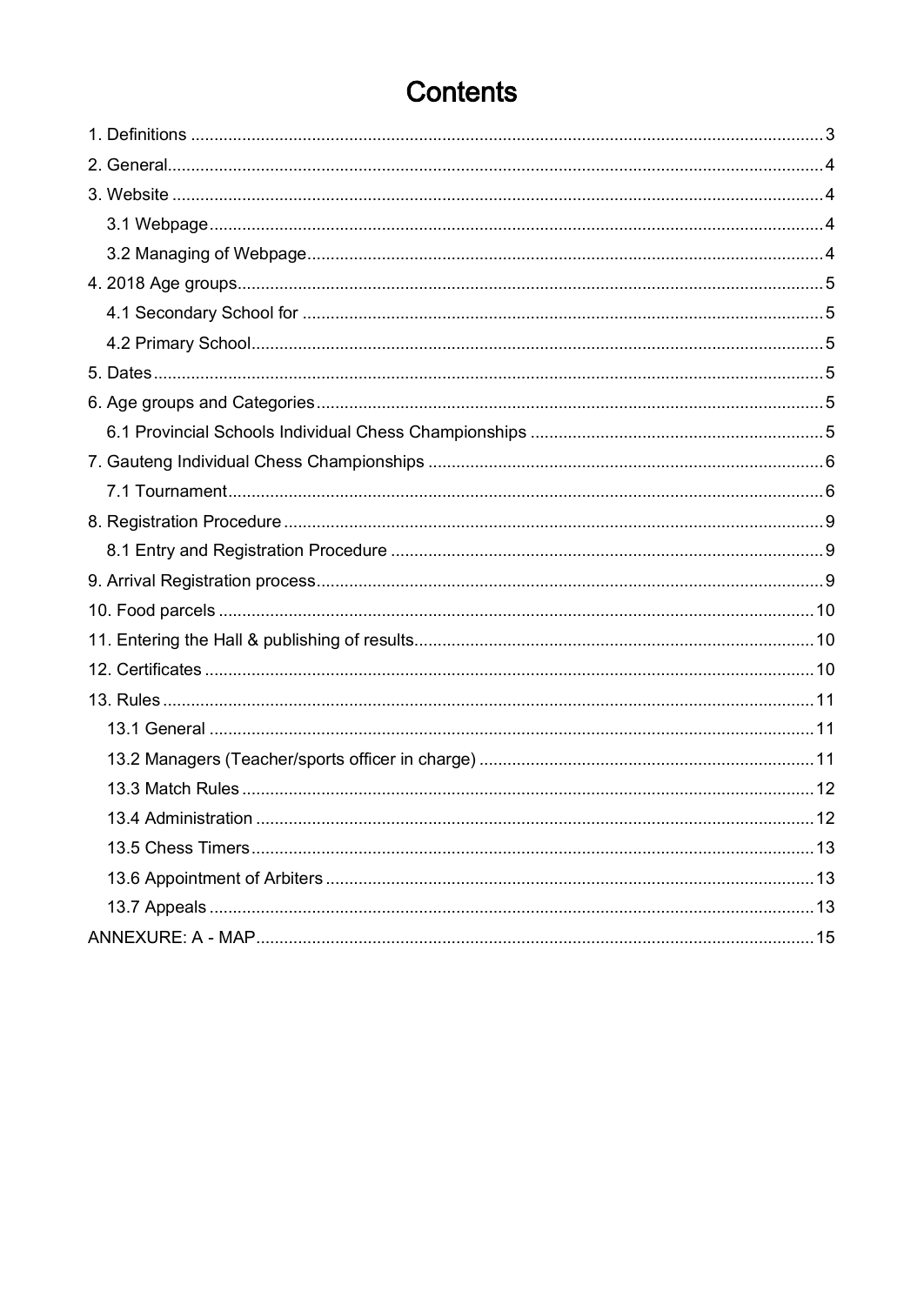## <span id="page-2-0"></span>1. Definitions

- 1. Boys Team Team that consists of only boys this is only applicable in Selected Teams
- 2. Chess SA South Africa National Chess federation
- 3. Committee The committee responsible for all aspects regarding the management of the League in the district(s);
- 4. Development Team A team from a township who does not qualify on merit;
- 5. Direct Encounter The winner of the match between two teams;
- 6. District Final Chess Championships -
- 7. Federation The custodian for Chess in the various Districts in Gauteng are governed by Chess Federations: Tshwane Chess, JHB Metro Chess, Ekhuruleni Chess and Sedibeng Chess
- 8. FIDE The World Chess Federation;
- 9. FIDE Laws The latest applicable published FIDE Laws of Chess;
- 10. Game Points Total scores of the individual game points scored by the individual players;
- 11. Gauteng Schools Individual Chess Championships -
- 12. Gauteng Schools Team Chess Championships -
- 13. Gender References to he/his/him shall include both sexes;
- 14. Girls Team Team that consists of only girls;
- 15. Home Matches Matches played at own school and who are also the hosting school.
- 16. Match points Win/loss or draw for the team as whole, i.e. a team won a match when more than 50% is scored by the individual team members, a team draws when both teams score 50% of the total points available and a team loss when the total of the team is less than 50% of the points available for the match;
- 17. Mixed Team Team that consists of any number of boys and girls to make up the total number of players in the team. There can also be zero boys or girls in the team;
- 18. Merit Team A team that was selected on merit at the district trials;
- 19. School Based Team (Top Schools) Team of 6 learners +1 reserve all Bona Fide learners of the same school.
- 20. Selected Team (Individuals) a team consisting of individual learners selected from different schools
- 21. Top Schools Chess Championships -
- 22. Top Seeded Team The team with the highest average rating at the start of the tournament. CHESSA ratings will be used for this calculation.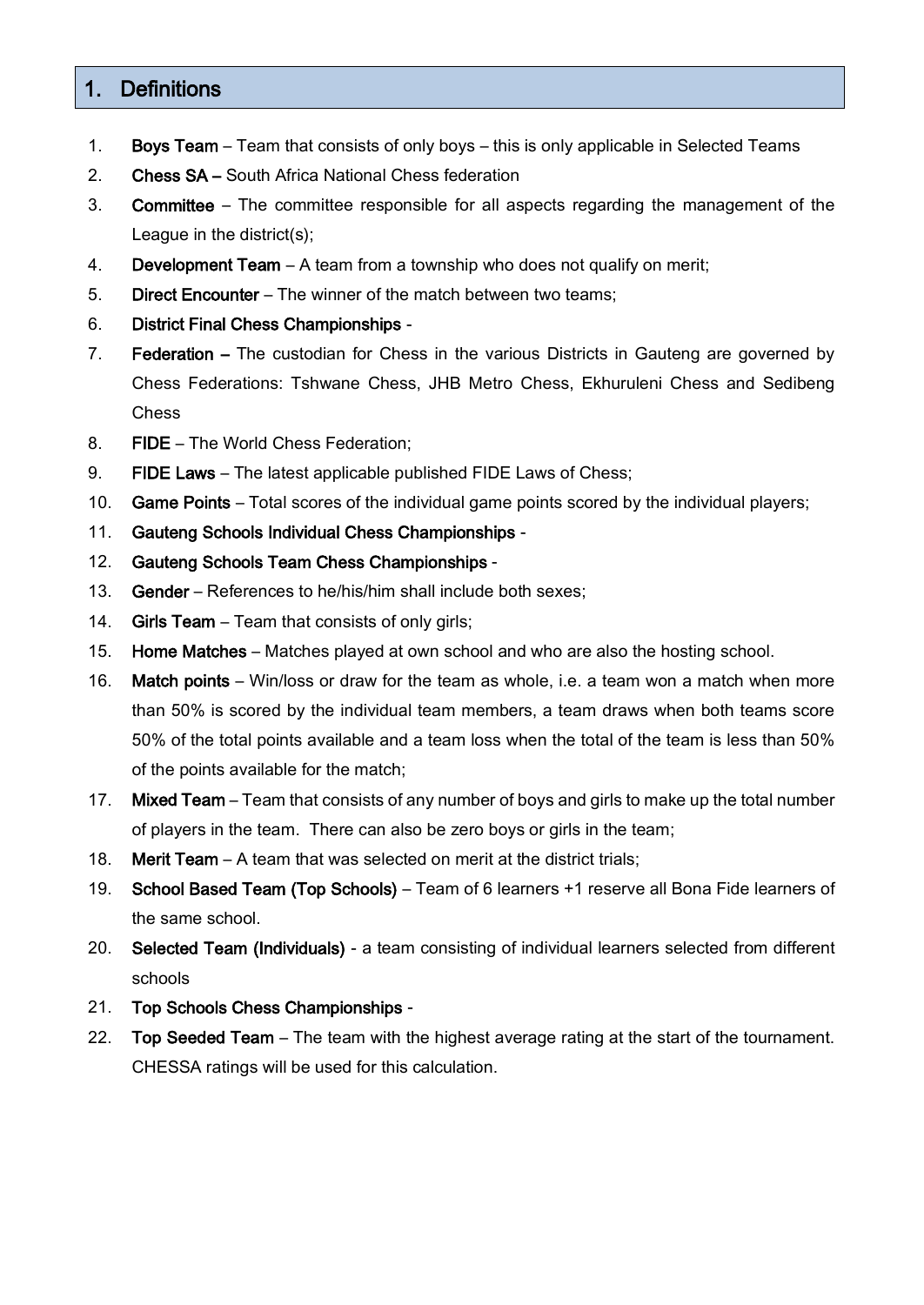## <span id="page-3-0"></span>2. General

Schools Chess consists of 2 legs:

- Individual or selected Teams:
	- o This is where a learner represent his school and are then selected to represent the Cluster, District, Province and Country in a selected team.
- Teams or School based Teams:
	- o This is schools based teams consisting of 6 learners + 1 Reserve per Team. The Team will represent the school, Cluster, District, Province and Country.

Selection will be done on all levels for both Selected Teams (Individual) as well as School based Teams (Top Schools):

- Cluster
- District
- Provincial

## <span id="page-3-1"></span>3. Website

There is a webpage for each of the districts where the district information and online entries will be published.

#### <span id="page-3-2"></span>3.1 Managing of Webpage

The website is administrated and managed by Tshwane Chess and is free of charge to Gauteng Schools Chess committees.

Both the District and Cluster committee details can be uploaded at: [www.tshwanechess.co.za](http://www.tshwanechess.co.za/)

Any other info that you want to add to the relevant webpages can be emailed to: [webmaster@gautengchess.co.za](mailto:webmaster@tshwanechess.co.za)

Pairings for all clusters will be created by the organizers in Swiss Manager and published on [www.chess-results.com](http://www.chess-results.com/). The various clusters can either download the Swiss Manager file or print the parings from here.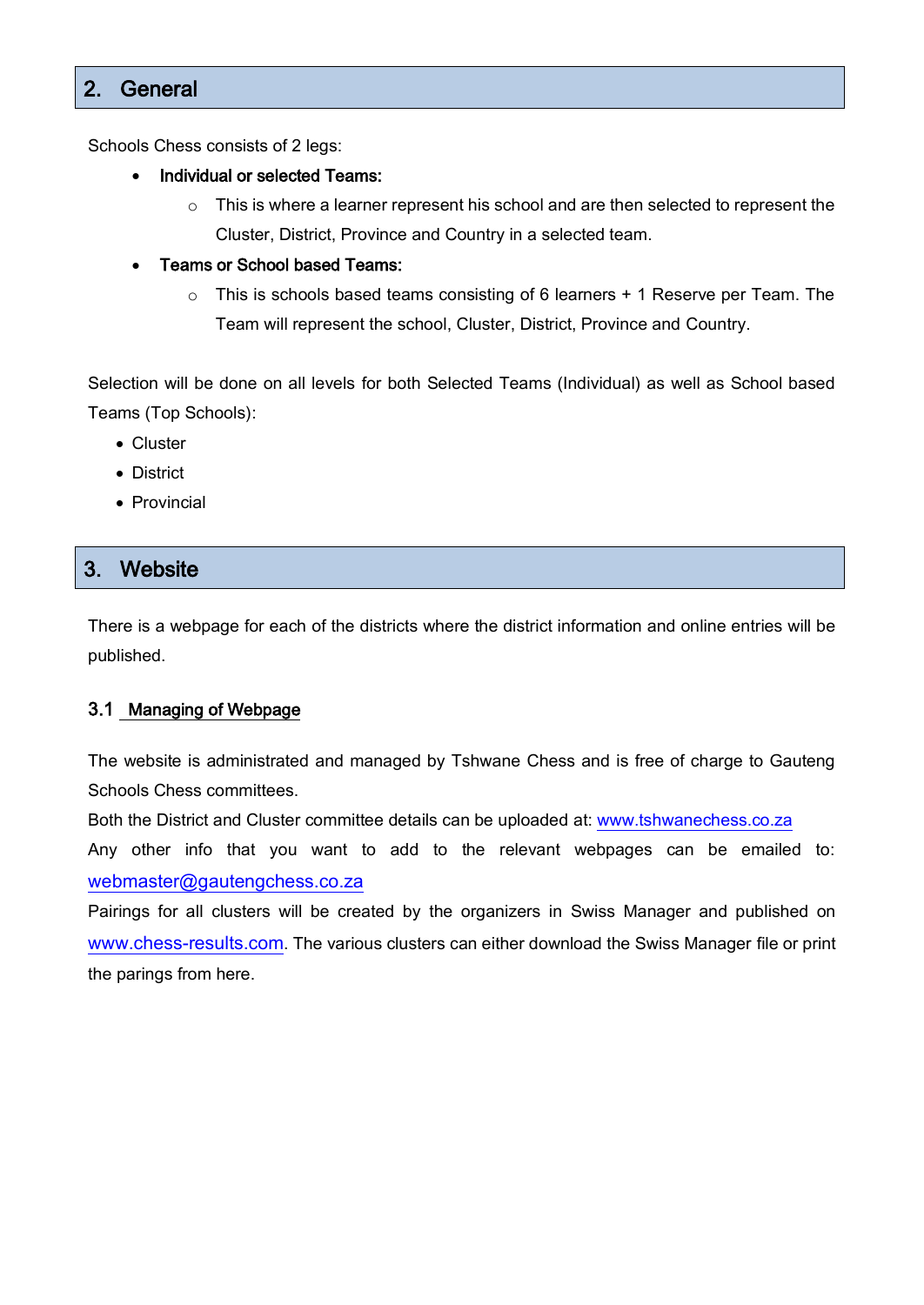## <span id="page-4-0"></span>4. 2022 Age groups

#### <span id="page-4-1"></span>4.1 Secondary School for

- 1. u/18: Born 2004 and younger
- 2. u/15: Born 2007 and younger

#### <span id="page-4-2"></span>4.2 Primary School

- 1. u/13: Born 2009 and younger
- 2. u/11: Born 2011 and younger

#### <span id="page-4-3"></span>5. Dates

| <b>Date</b><br>Item |                                   | Who                     |
|---------------------|-----------------------------------|-------------------------|
| 10/11 June 2022     | <b>District Individual Finals</b> | u/11, u/13, u/15 & u/18 |
| 18 June 2022        | Gauteng Individual Final          | u/11, y/13, u/15 & u/18 |
|                     |                                   |                         |

## <span id="page-4-4"></span>6. Age groups and Categories

#### <span id="page-4-5"></span>6.1 Provincial Schools Individual Chess Championships

- 1. u/18 Boys: 5 players + 2 PDI players
- 2. u/18 Girls: 5 players + 2 PDI players
- 3. u/15 Boys: 5 players + 2 PDI players
- 4. u/15 Girls: 5 players + 2 PDI players
- 5. u/13 Boys: 5 players + 2 PDI players
- 6. u/13 Girls: 5 players + 2 PDI players
- 7. u/11 Boys: 5 players + 2 PDI players
- 8. u/11 Girls: 5 players + 2 PDI players

NB: Seven (7) players of each category can be entered by the District in the Gauteng Provincial Individual Chess Championships. At least two players of the seven players in each category must be of previously disadvantaged background.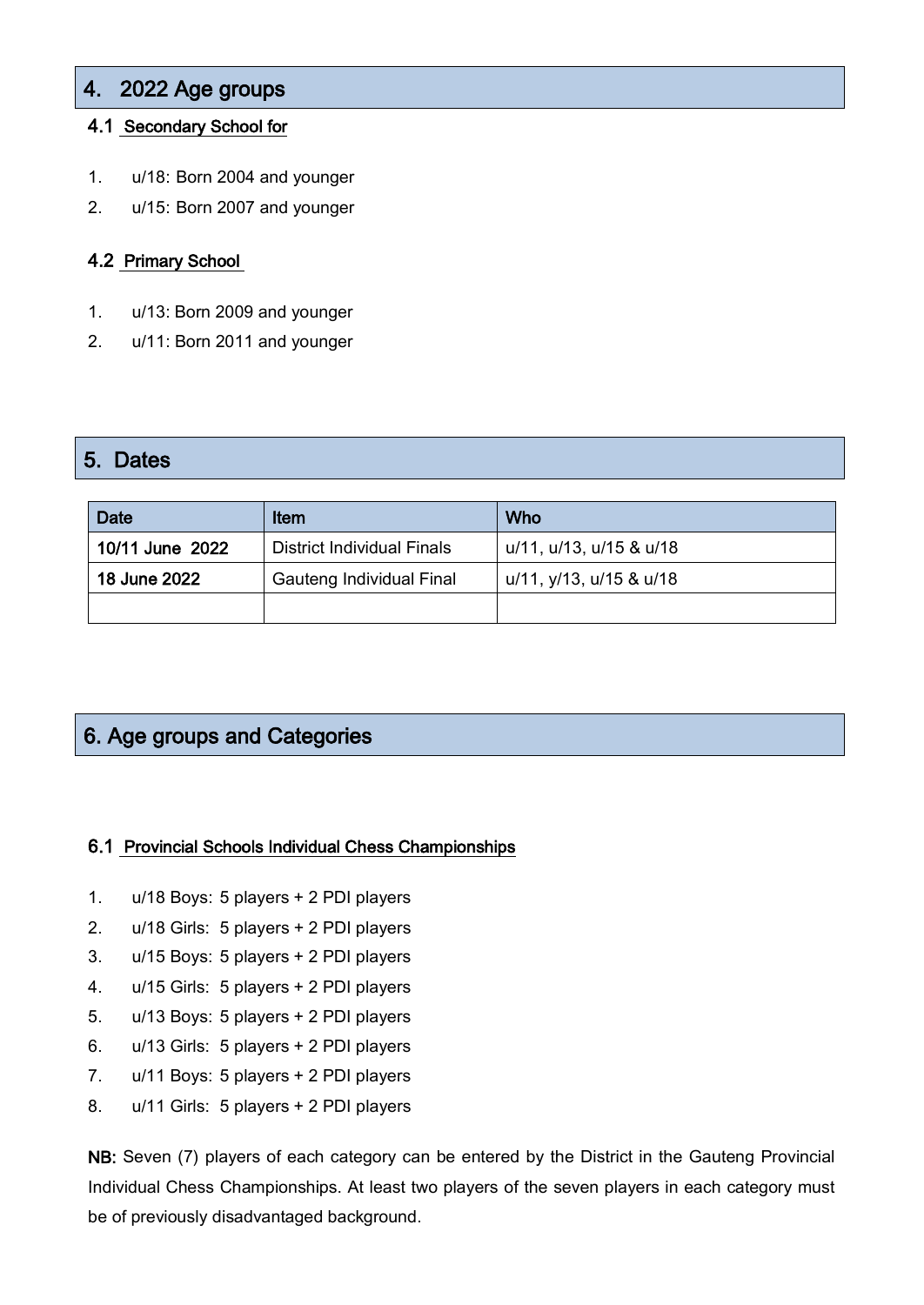## <span id="page-5-0"></span>7. Gauteng Individual Chess Championships

#### <span id="page-5-1"></span>7.1 Tournament

#### 7.1.1 Registration:

Online: [www.tshwanechess.co.za](http://www.tshwanechess.co.za/)

#### 7.1.2 Verification of documents;

- All players must enter online: [www.tshwanechess.co.za](http://www.tshwanechess.co.za/)
- All documents can be uploaded together with the entry.

#### 7.1.3 Venue Details

| Date:  | 2022/6/18 - Primary & Secondary Schools                                           |
|--------|-----------------------------------------------------------------------------------|
| Venue: | Gauteng North Wrestling Hall<br>$25.26$ <sup>th</sup> st<br>Menlopark<br>Pretoria |
| Time:  | 7:30                                                                              |
| Map:   | Annexure A                                                                        |

#### 7.1.4 Tournament details:

| Format:             | Swiss    |  |  |
|---------------------|----------|--|--|
| Time control: 60/60 |          |  |  |
| Rounds:             | 5 Rounds |  |  |

#### 7.1.5 LOC

| Tournament Director: | Judy-Marie Steenkamp       |  |  |
|----------------------|----------------------------|--|--|
|                      | schools@gautengchess.co.za |  |  |
|                      | 083 5563475                |  |  |
| <b>Chief Arbiter</b> | IA Hendrik du Toit         |  |  |
|                      | hendrik@tshwanechess.co.za |  |  |
|                      | 083 2598747                |  |  |
| Logistics:           | Vicky Magu                 |  |  |
|                      | vickymagu@gmail.com        |  |  |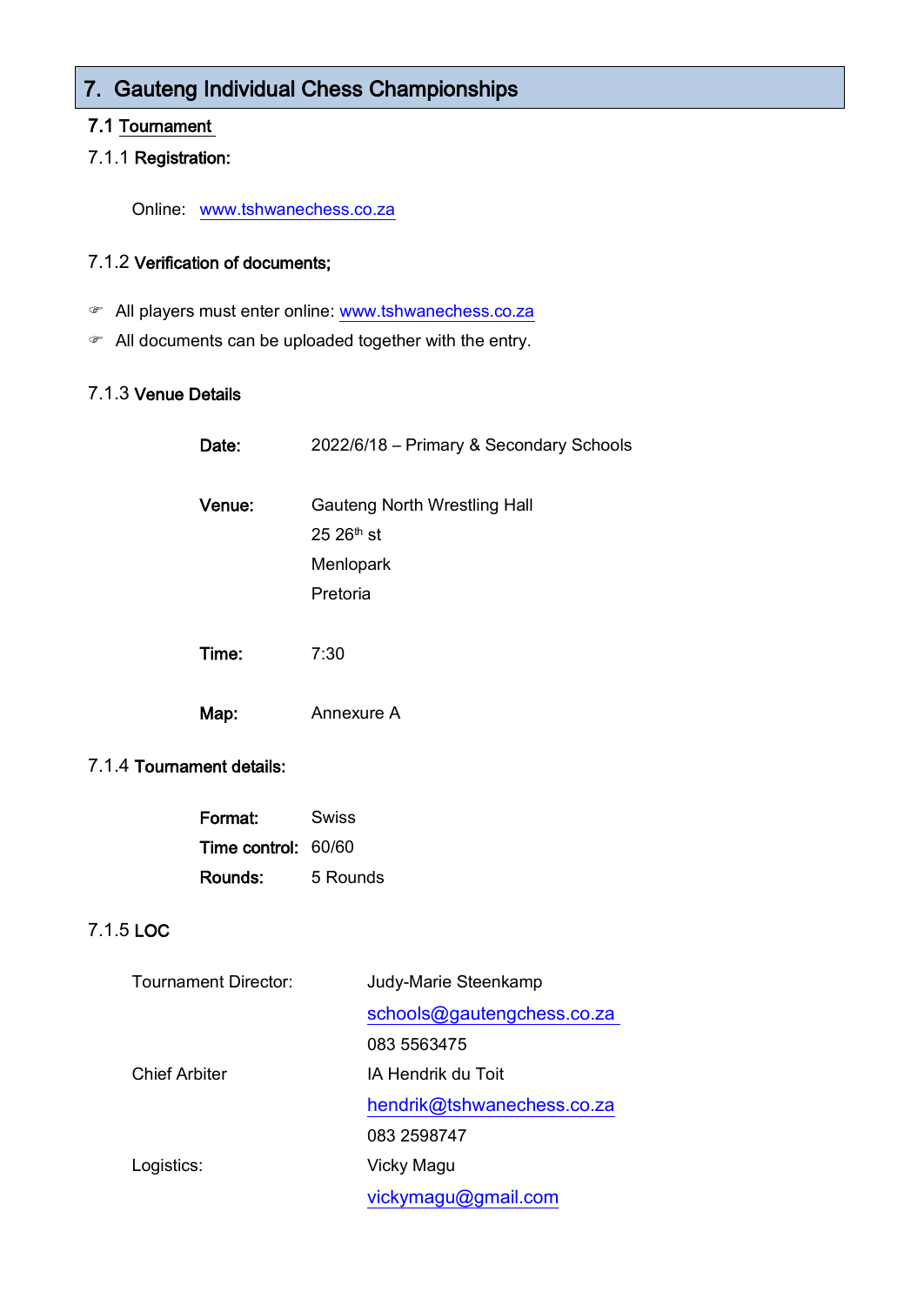0827817218

Website: [http://tshwawechess.co.za](http://tshwawechess.co.zap/)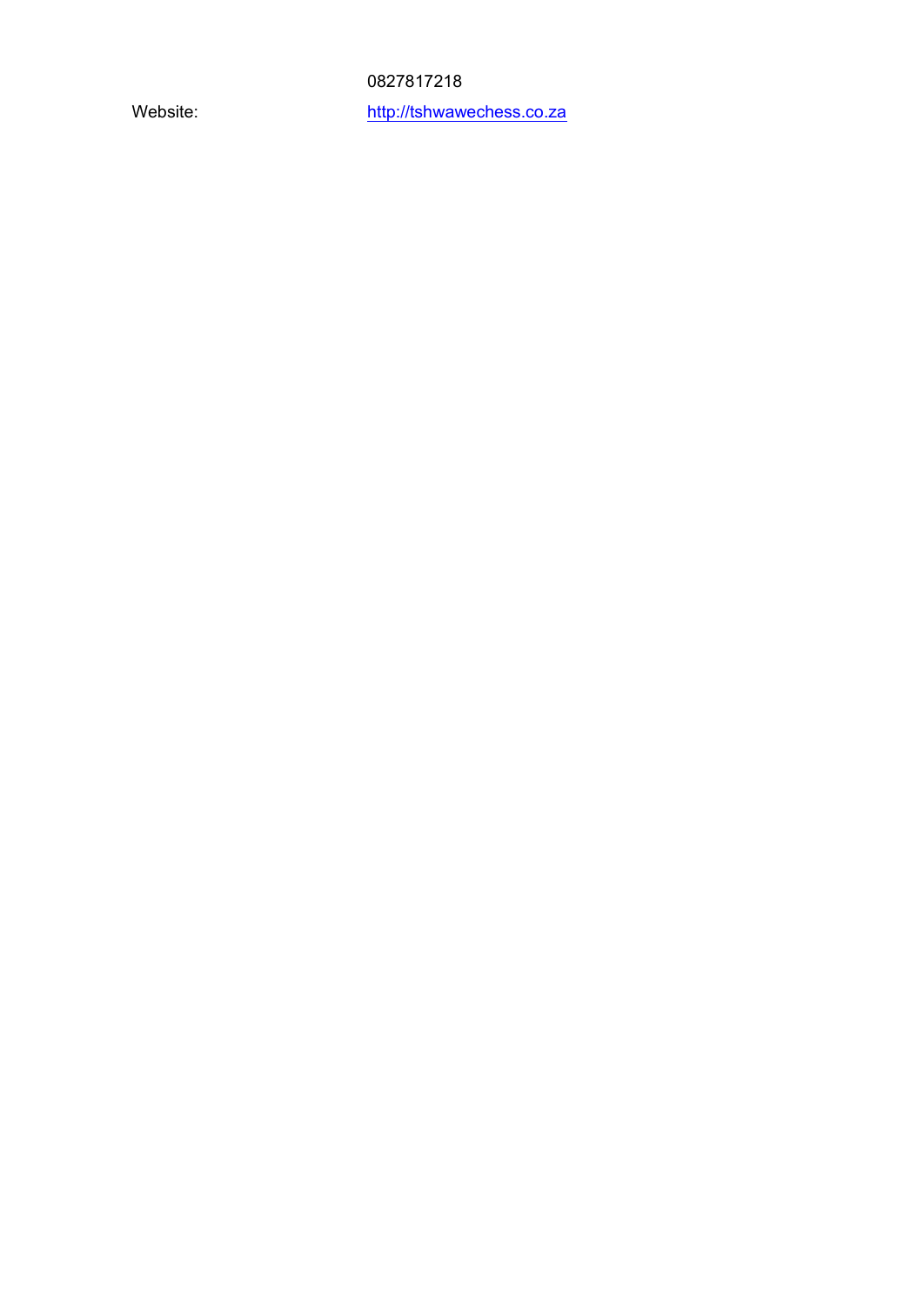#### 7.1.6 Schedule

| 2022/06/07 |                      | Online Registration on         |
|------------|----------------------|--------------------------------|
|            |                      | Website opens                  |
| 2022/06/16 | 23:00                | Registrations close            |
| 2022/06/17 | 23:00                | Players list published:        |
|            |                      | www.chess-results.com          |
| 2022/06/18 | 23:00                | Round 1 Pairings               |
| 2022/06/18 | $07:30 - 07:45$      | Managers meeting               |
|            |                      | Confirm arrival                |
|            |                      | Hand in registration documents |
|            | $07:45 - 08:00$      | <b>Official Opening</b>        |
|            | 08:00                | Round 1                        |
|            | 15 min after Round 1 | Round 2                        |
|            | 15 min after Round 2 | Round 3                        |
|            | 15 min after Round 3 | Round 4                        |
|            | 15 min after Round 4 | Round 5                        |
|            | 18:30                | Prize giving & Awards          |

#### 7.1.7 Tournament Rating

Results of this competition will be submitted for rating to the Chess SA Ratings Bureau. All players will therefore be registered with Chess SA during this process. Chess SA registration for school tournaments are free of charge.

#### 7.1.8 Official Publishing

The following web sites are the publishing sites. Only documentation and information gathered from these sites will be accepted as official. Please be on the lookout for version changes and new documentation.

| Teams, Pairings and Results: www.chess-results.com |                           |  |  |
|----------------------------------------------------|---------------------------|--|--|
| Online Entry:                                      | http://tshwanechess.co.za |  |  |
| Documents:                                         | www.tshwanechess.co.za    |  |  |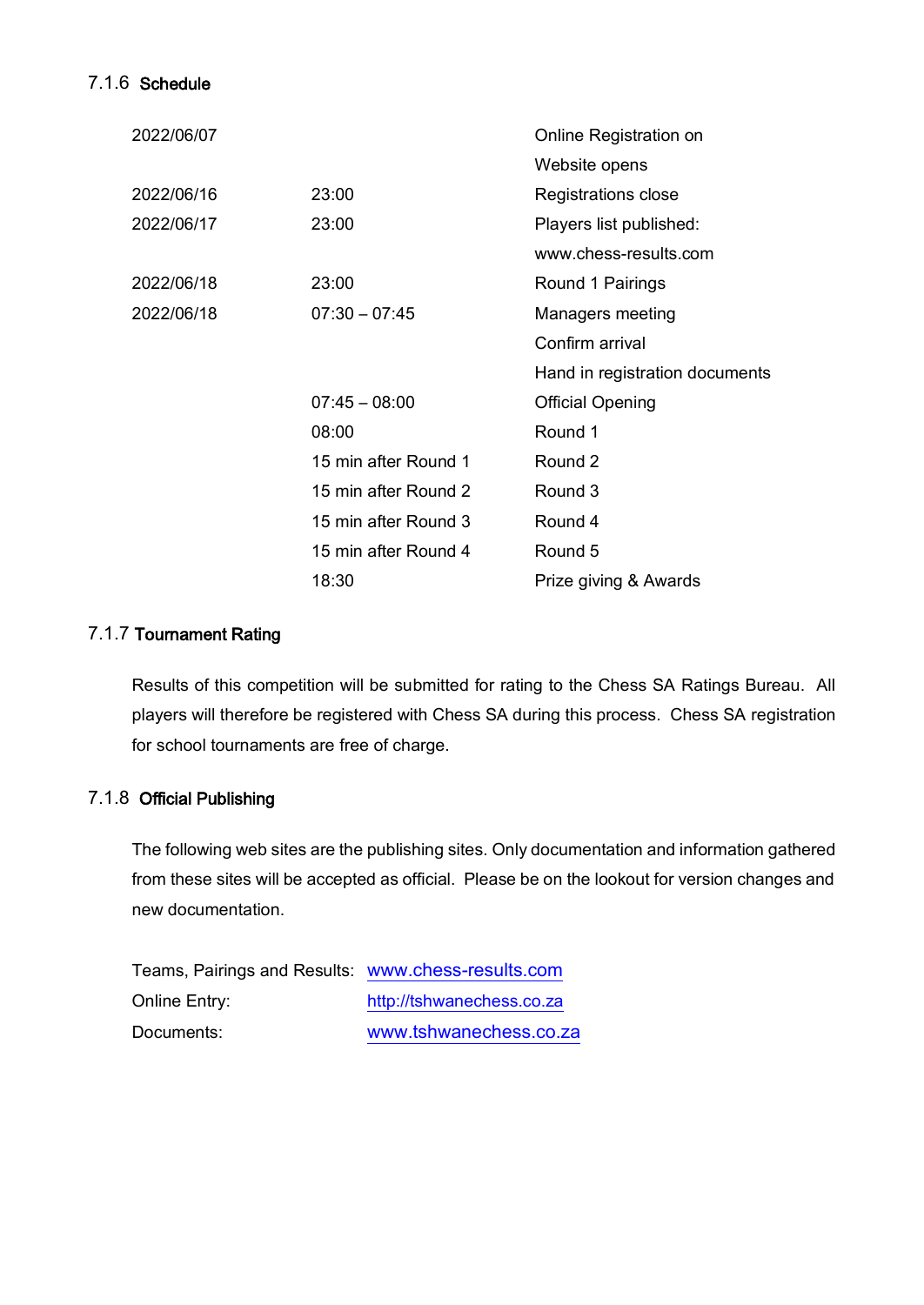### <span id="page-8-0"></span>8. Registration Procedure

#### <span id="page-8-1"></span>8.1 Entry and Registration Procedure

To enter the competition, the following procedure must be followed. No exceptions will be entertained.

- 8.1.1 The District official or committee must complete Entry Form attached to this document for each selected team they want to enter. This is for verification purposes. Please note the following:
	- 8.1.1.1 The Certified copy of the birth certificates with a photo of each pupil must be attached to the Entry Form;
	- 8.1.1.2 The headmaster must ensure that he signs and put the school stamp across both the photograph and certificate.
	- 8.1.1.3 The Entry Form including the birth certificates, photos, Medical Questionaire and Parent consent form must accompany the team to the tournament and must be handed in during registration.
- 8.1.2 All the details filled in on the Entry Form, can also be captured on the online entry form [http://tshwanechess.co.za.](http://tshwanechess.co.za/) This must be done before the closing date.
- 8.1.3 The district must complete the District School Confirmation form (Annexure B), attached to this document, to confirm the names of the schools qualifying for the tournament. It is each and every individual school's responsibility to make sure the district send the completed form to the organisers [schools@tshwanechess.co.za](mailto:schools@tshwanechess.co.za) or fax it to 086 5672373 before the closing date

### <span id="page-8-2"></span>9. Arrival Registration process

- 1. All schools, parents and spectators arrive and enter at the Main gate in  $26<sup>th</sup>$  st.
- 2. All Team Managers must report at the registrations desks set up in the foyer. There will be a desk for each district.
- 3. At the desk the following documentation must be handed in to enable your team to participate:
	- a. Team list with the District office stamp or signature;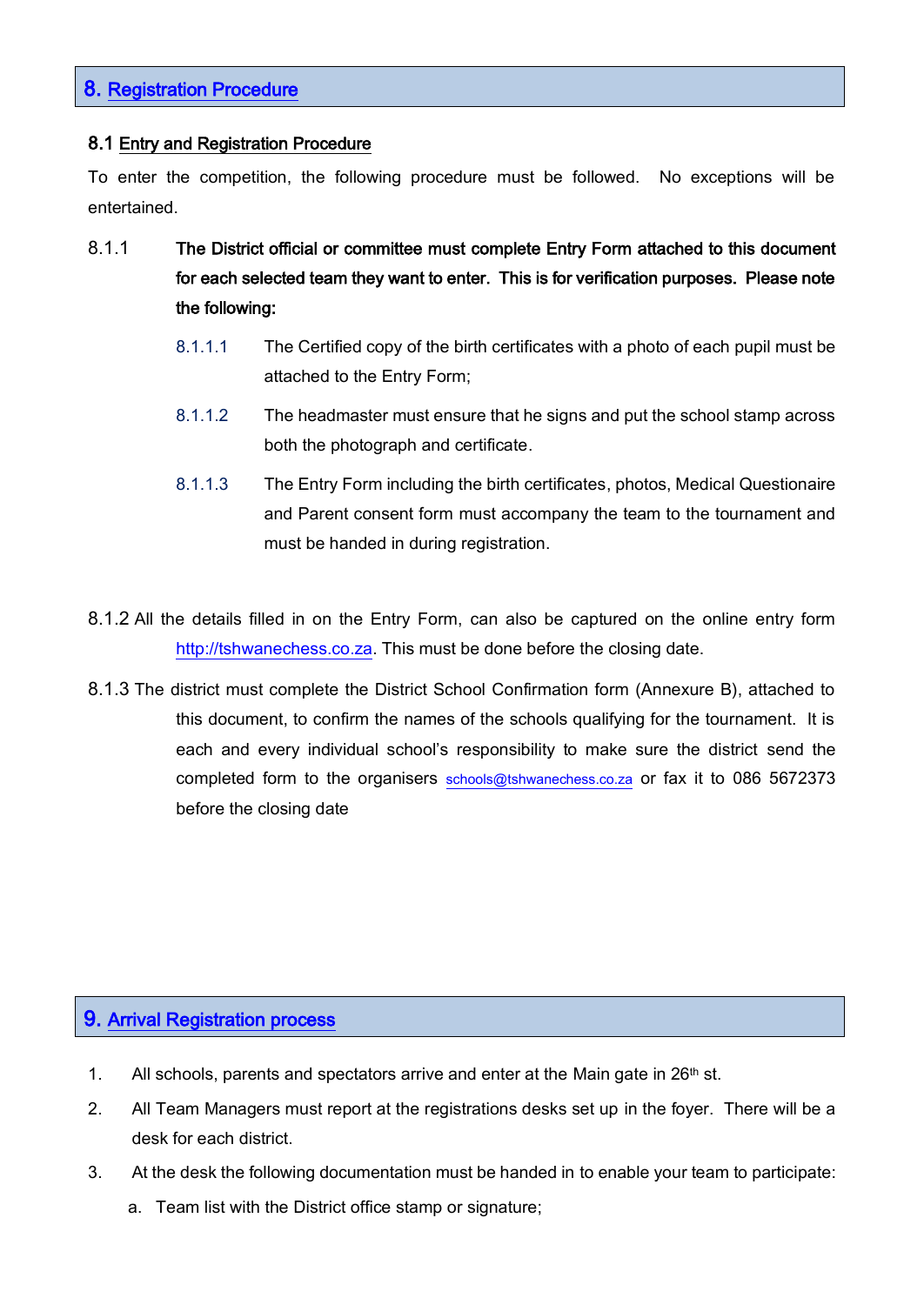- b. Certified Birth certificate and photo with school stamp and headmaster's signature across the photo and certificate for each learner;
- c. Completed and signed medical questionnaire for each learner;
- d. Completed and signed parent consent form for each learner;
- 4. The first round pairings will already be published on [www.chess-results.com](http://www.chess-results.com/). The seating will also be ready and learners can take their seats as soon as possible.
- 5. Learners must be seated by 8:15 for the opening ceremony.

## <span id="page-9-0"></span>10. Food parcels

- 1. Food parcels will be distributed at the registration tables.
- 2. Each team manager, accompanies by 1 learner, must collect the food parcels from 12:00 onwards.
- 3. There will be a food parcel for each team member, the reserve, coach and team manager.
- 4. Only team managers will be allowed to collect food parcels.
- 5. All food parcels must be signed for.

### <span id="page-9-1"></span>11. Entering the Hall & publishing of results

- 1. The results and parings will be published on [www.chess-results.com](http://www.chess-results.com/)
- 2. The results and pairings will also be published at designated points outside the hall.
- 3. Please enter the hall orderly and take your seating.
- 4. We will apply rate of play to try and get through the rounds as quick as possible. This implies:
- 5. The starting of the next round will be written on the pairing sheet.
- 6. The arbiter will not start the round. As soon as both teams are present, the two team managers can start the match, except for round 1 when everybody will start at the same time.
- 7. There will be restricted areas for spectators. Please respect these markings.

### <span id="page-9-2"></span>12. Certificates

- 1. Each school and learner will get a certificate of participation.
- 2. Names on certificates will be as on the pairings list.
- 3. Team Managers must correct names, surnames and spelling on the result card for round 1. After round 1, not changes will be accepted.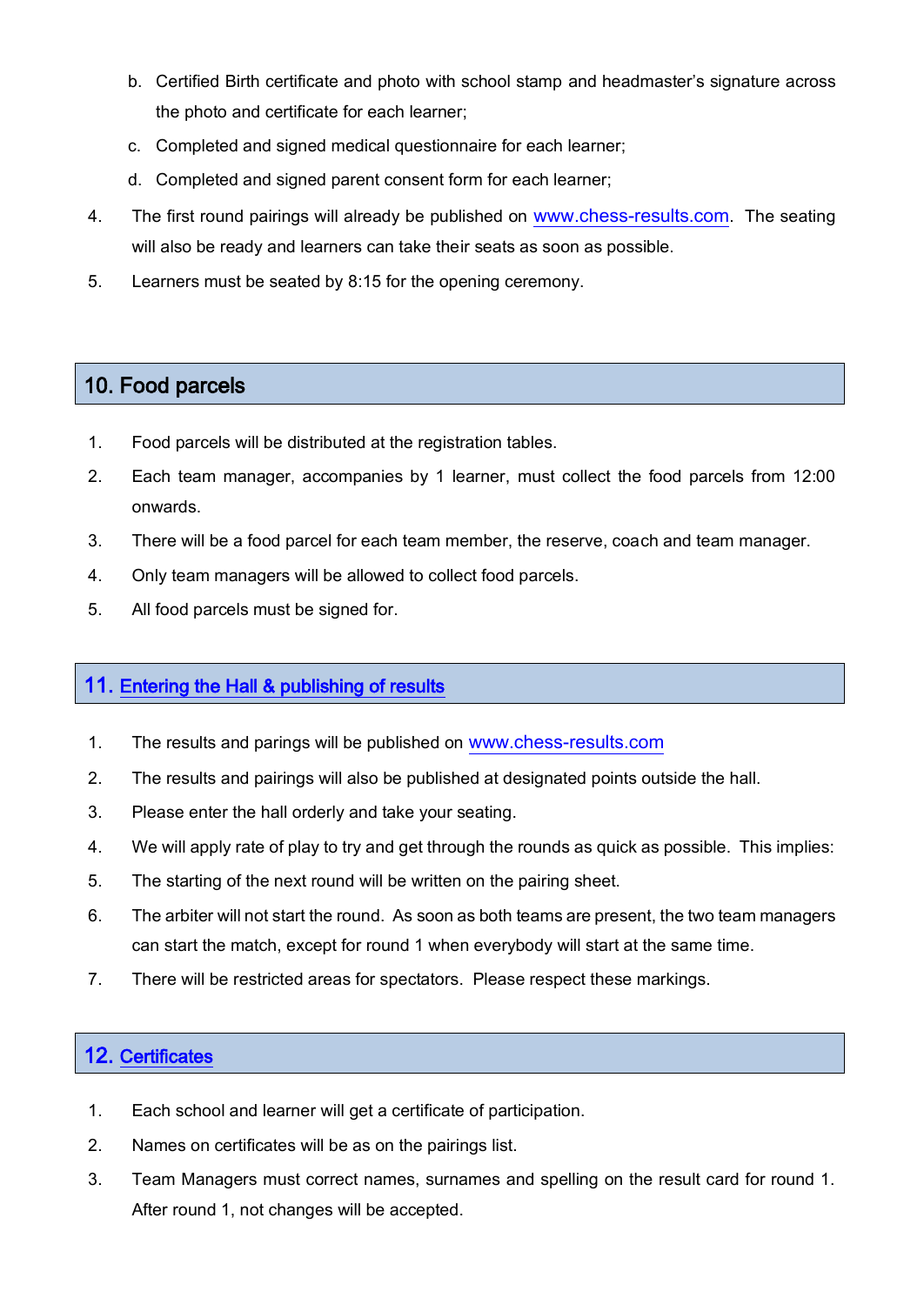- 4. Names, surnames and the spelling thereof as per round 2 on the result cards will be used for the certificates. No certificates will be reprinted.
- 5. Certificates can be collected at the registration tables after 16:00.

## <span id="page-10-0"></span>13. Rules

#### <span id="page-10-1"></span>13.1 General

- 1. The Principal of the school shall verify that all the players participating in the Individual Chess Championships are bona fide learners of the school and verify their dates of birth and all relevant information as required.
- 2. The players will participate in districts, which may be divided into area cluster sections.
- 3. Schools can nominate any number of players per age group category to participate in the Cluster / District.
- 4. Home school learner will be eligible to play provided they are also registered under a school for co and extra Curricular activities. – they should also represent the same school in the League team.

#### <span id="page-10-2"></span>13.2 Managers (Teacher/sports officer in charge)

- 1. An adult person from each school / cluster / district must accompany the players and he/she shall be responsible for the administration of the individuals.
- 2. The manager will make sure that the players know which board to sit and play. The manager will also make sure that players are in time for all the games.
- 3. A manager shall not interfere or give advice to any of the players while the actual games are in progress and will be seen as a spectator. All supervisors shall prevent spectators, coaches and other players from doing so.
- 4. If any one of the matches is undecided, due to an appeal and no result for the match is available, the team manager(s) shall not sign the result form.
- 5. After the decision of the Appeals Committee, which decision shall be final and binding on all parties, both team managers shall sign the result form.
- 6. The team manager is responsible for the proper conduct of the team members during rounds as well as before and after rounds.
- 7. The team manager shall refrain from giving advice or assisting the team members with their match decisions during rounds.
- 8. The team manager shall give assistance to the team members in the following instances during a match:
	- a. Replacement and setting of a faulty chess timer;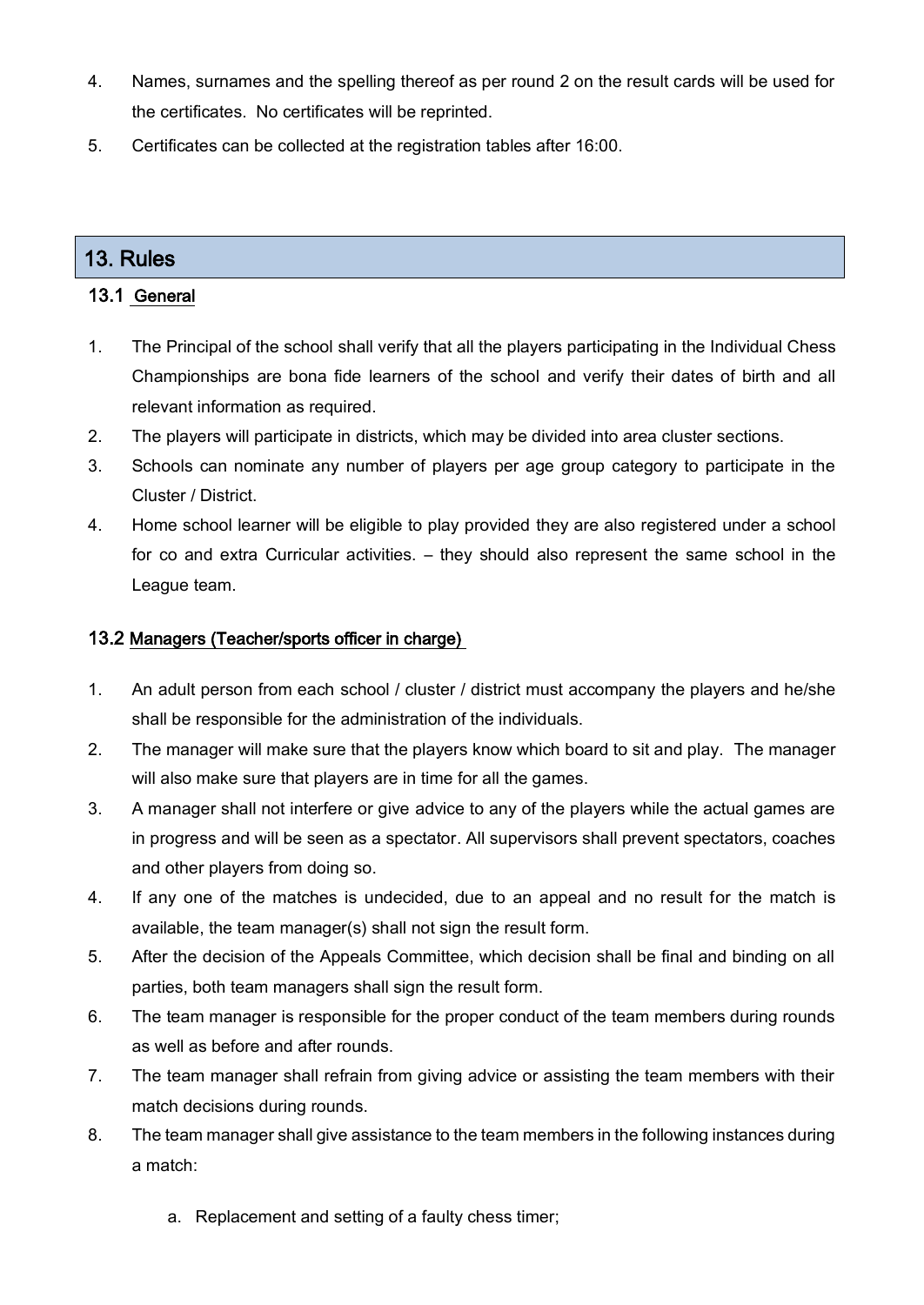- b. Assist the player that wishes to appeal against the arbiter's decision;
- c. Assist a player that needs the attention of the arbiter, e.g. clarification of a rule;
- d. Assist a player that has fallen ill and or is not able to continue playing a game in progress;

#### <span id="page-11-0"></span>13.3 Match Rules

- 1. The time control shall be 60:60 for all sections.
- 2. During rounds, silence shall be strictly observed.
- 3. The players shall not eat food or snacks at the playing tables. One cool drink per player in a container with a sports cap will be allowed at the tables.
- 4. Players that have finished their games shall leave the playing hall.
- 5. No unofficial games shall be played at the tables in the playing hall.
- 6. Game analysis can be done in the area(s) designated for this purpose.
- 7. All participants shall notate the moves in accordance with the Laws of Chess. The School / Cluster / District shall provide each player representing them with notation paper and pen for this purpose.
- 8. Messages to players shall be given in the presence an arbiter.
- 9. No equipment or furniture may be removed from the playing area.
- 10. A coach or trainer shall be under the supervision of the school that employs him. The coach/trainer shall not speak to any player, nor discuss a match in progress inside the hall once the round started.
- 11. Spectators may view games from the designated areas if available. Photographs of the teams playing may be taken in the first five minutes of the start of the round only.
- 12. Under no circumstances will any game in progress or game just completed be discussed in the playing area.
- 13. Players shall complete the required results sheets.
- 14. Incorrect scores (as processed by the LOC) must be reported immediately if noticed and will be dealt with on an individual basis.

#### <span id="page-11-1"></span>13.4 Administration

- 1. The administration table will be set up in the front of the hall where:
	- a. All result sheets will be handed in
	- b. Written appeals can be submitted.
- 2. All teams must report their arrival at the administration table.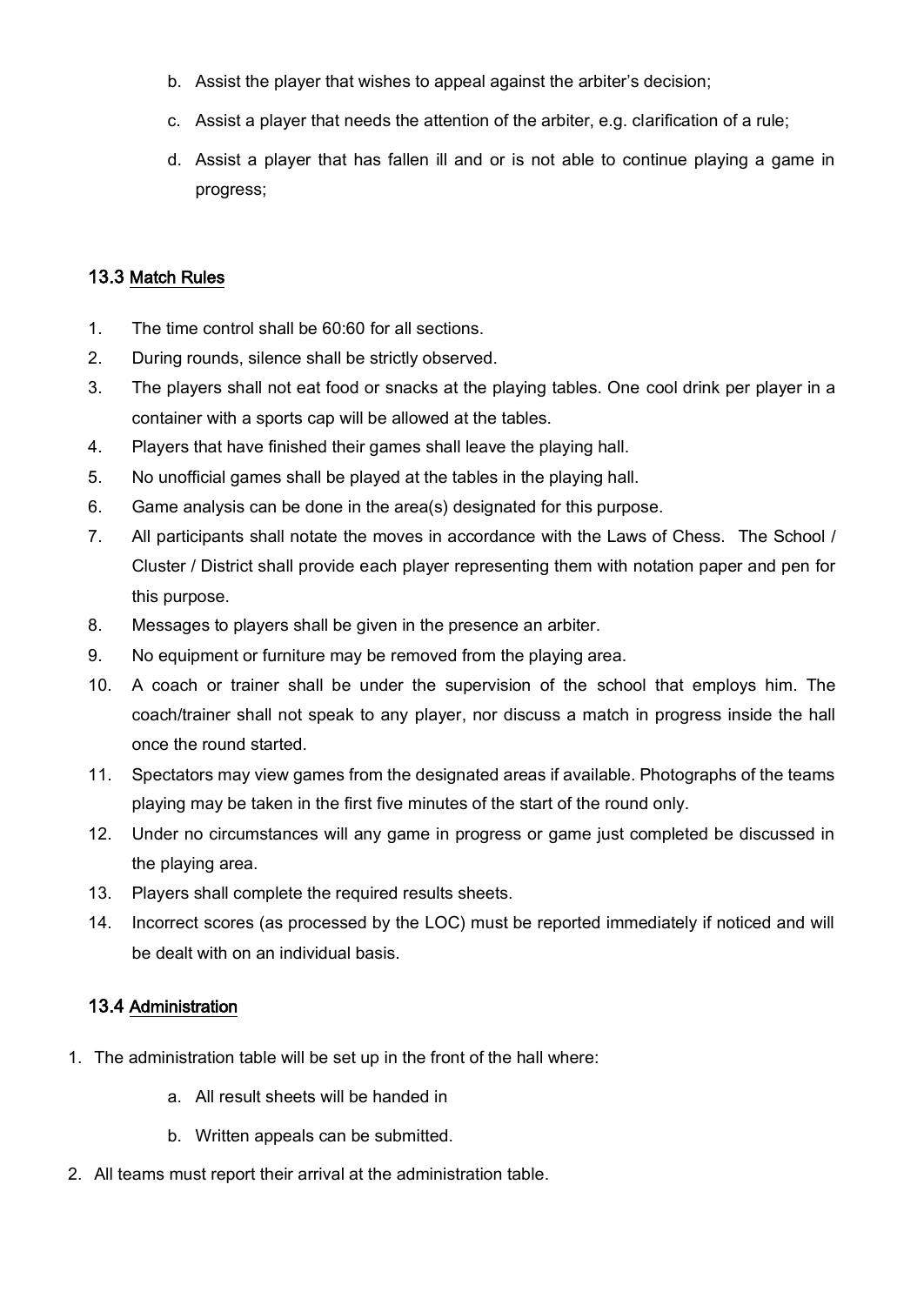- 3. Display Boards will be put up near (outside) the hall where the latest results available will be displayed.
- 4. A full set of results will be published on [www.chess-results.com](http://www.chess-results.com/)

#### <span id="page-12-0"></span>13.5 Chess Timers

- 1. Timers will be set up just before the round at all the tables. The clocks shall then, after the round be collected by the owners.
	- 2. When a timer is found to be faulty, the team manager shall replace the clock and set the correct time for the players under supervision of the arbiters. The arbiters in accordance with the Laws may adjust the time on clocks.
	- 3. The team board 1 plays with the black pieces shall supply the clocks on boards 1-3, the other team shall supply the rest for boards 4-6 unless the managers of the two teams agreed otherwise beforehand. Digital clocks will take preference above analogue clocks.

#### <span id="page-12-1"></span>13.6 Appointment of Arbiters

- 1. Only qualified arbiters recognized by Chess SA and appointed by the LOC in conjunction with GDE will be allowed to work on the floor.
	- 2. No person will be allowed to work as an arbiter if they are manager / coach of a participating team.

#### <span id="page-12-2"></span>13.7 Appeals

- 1. Members of this committee shall be 3 or 5 members in the following order:
	- a. Two arbiters that were not involved in the decision against which is being appealed.
	- b. One member of the LOC
	- c. One other person, e.g. chess coach (rating above 1900), chess arbiter (PA, NA, FA or IA) not on duty (optional) and
	- d. An additional co-opted person qualified and knowledgeable (optional).
- 2. The CA shall appoint the chairperson and optional members of the appeals committee.
- 3. The chairman is allowed to co-opt more members to the appeals committee should he deemed it necessary. Co-opted members shall be of the following qualifications:
	- a. PA, NA, FA or IA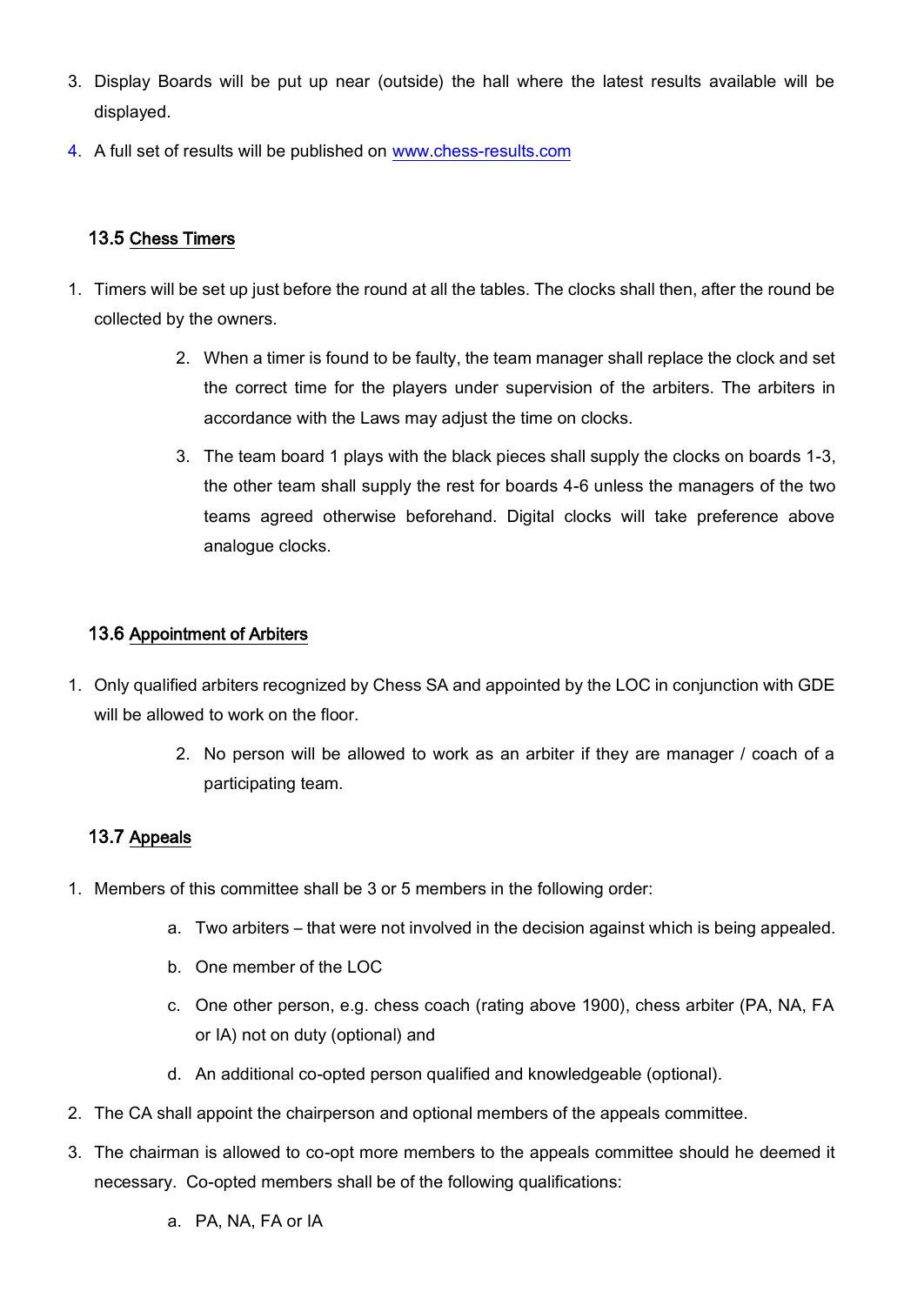- b. Chess Coach with rating higher than 1900
- 4. The number of members on the appeals committee shall always be uneven.
- 5. Appeals shall be in writing only and must be handed in at the administration table within 30 minutes of the incident/official finish time of the round.
- 6. A deposit op R100 shall be paid together with the appeal which will be refunded should the appeal be successful.
- 7. When players wish to appeal formally (do not confuse this with making a claim\*) they shall indicate such verbally to their team manager, who shall communicate it to the arbiter. The game must continue and be completed in the normal way if it is at all possible.

\* Claim = to claim a draw or a point, to complain about an opponent.

- 8. The written appeal shall include the name of the complainant, his/her opponent, and their team names and round in which the incident happened. Keep the description short and to the point and refer to the FIDE Laws that were applicable /infringed.
- 9. The player must submit the appeal and can be assisted by the team manager.

The LOC will not deal with parents and coaches. The LOC and officials will only deal with team managers. Team Managers will deal with parents and coaches.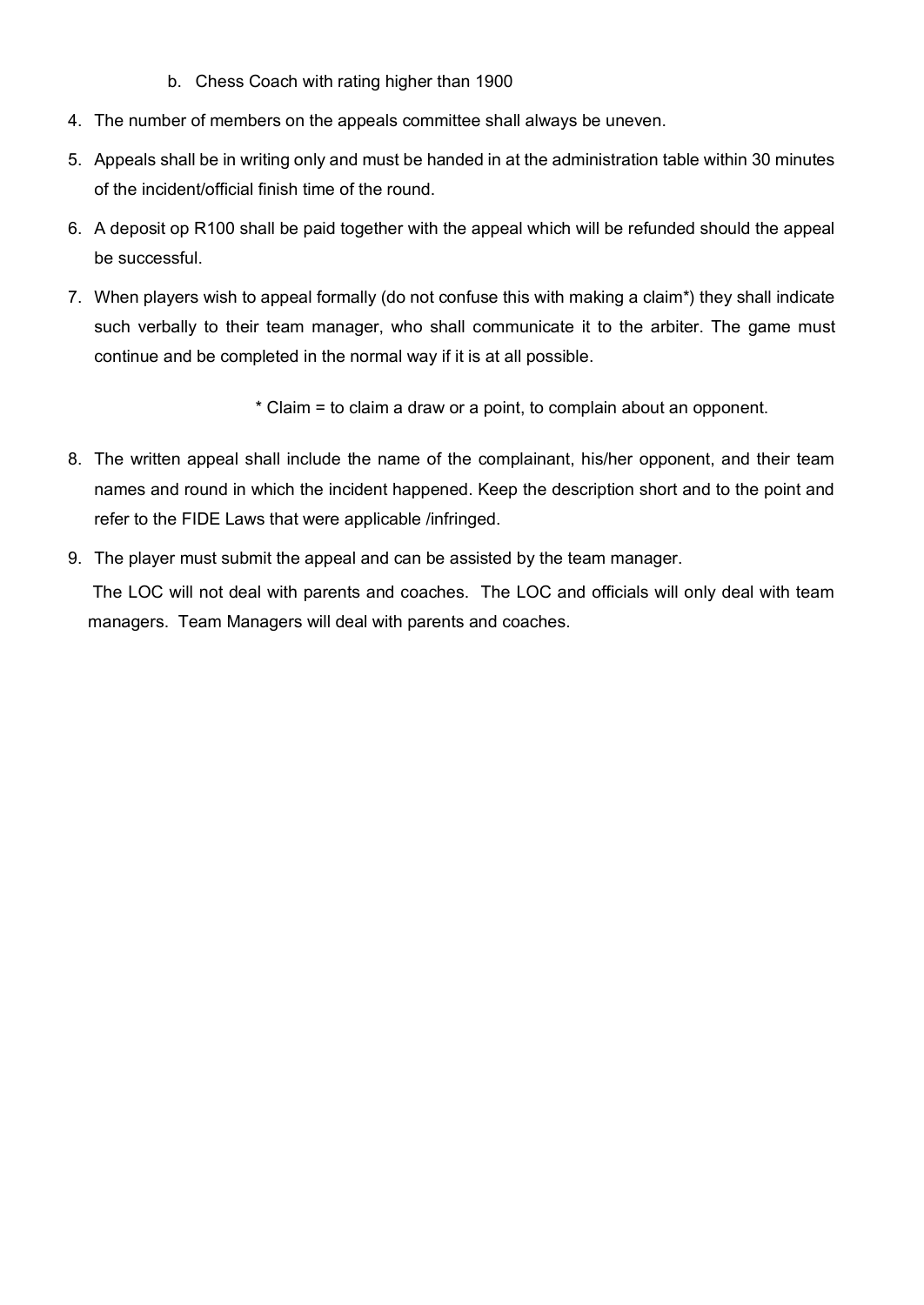## ANNEXURE: A - MAP

<span id="page-14-0"></span>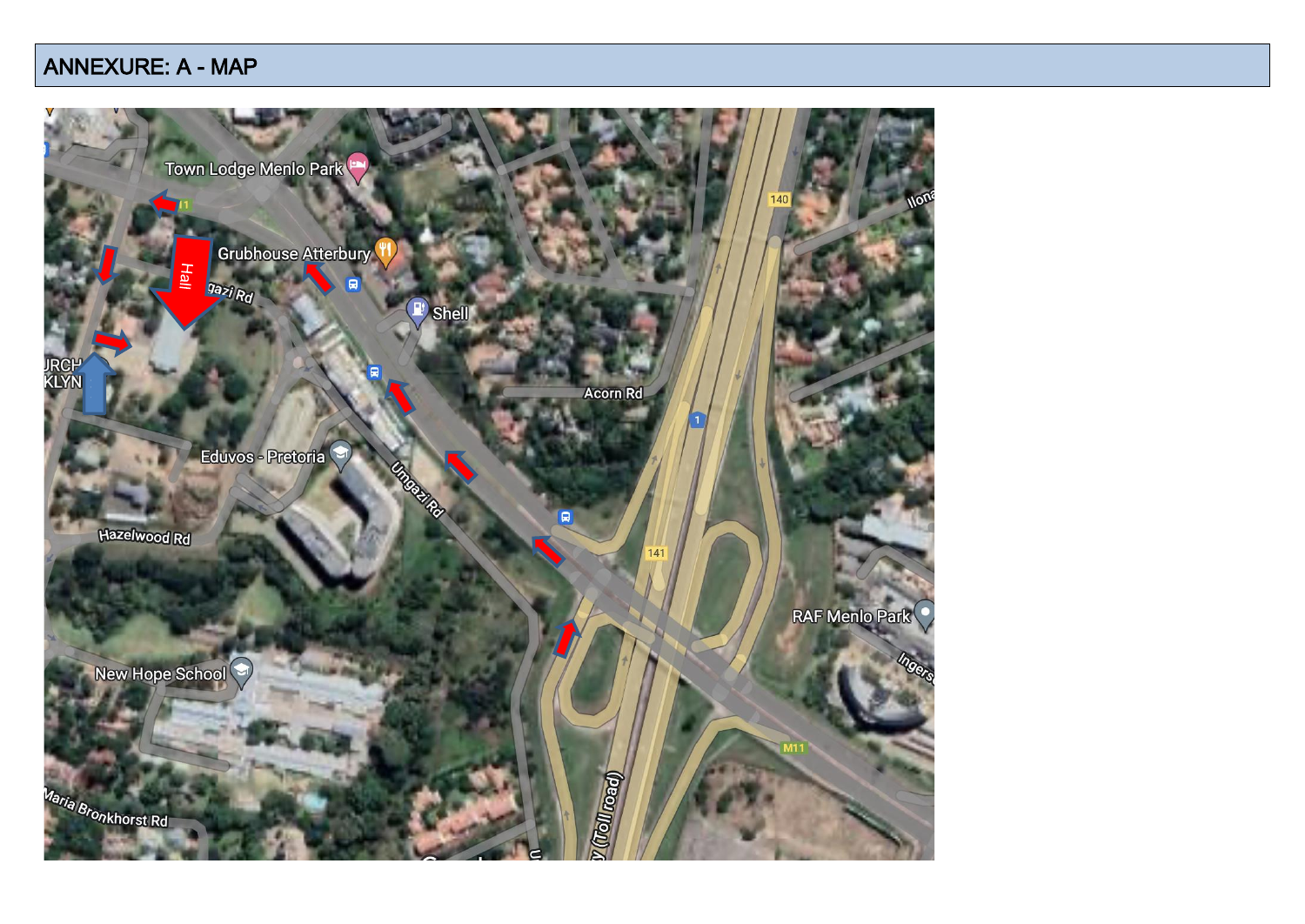

## **Gauteng Schools Chess**

2022 Gauteng Individual Chess Championships



**District**

| <b>Age Group:</b> | u/11               | u/13 | u/15           | u/18    | Gender:  | Boys | Girls |
|-------------------|--------------------|------|----------------|---------|----------|------|-------|
|                   | Learner            |      |                | School: |          |      |       |
| 1.                | Name:              |      | Initials:      |         | School:  |      |       |
|                   | Surname:           |      | Date of Birth: |         | Teacher: |      |       |
| 2.                | Name:              |      | Initials:      |         | School:  |      |       |
|                   | Surname:           |      | Date of Birth: |         | Teacher: |      |       |
| 3.                | Name:              |      | Initials:      |         | School:  |      |       |
|                   | Surname:           |      | Date of Birth: |         | Teacher: |      |       |
| 4.                | Name:              |      | Initials:      |         | School:  |      |       |
|                   | Surname:           |      | Date of Birth: |         | Teacher: |      |       |
| 5.                | Name:              |      | Initials:      |         | School:  |      |       |
|                   | Surname:           |      | Date of Birth: |         | Teacher: |      |       |
| 6.                | Name:              |      | Initials:      |         | School:  |      |       |
|                   | Surname:           |      | Date of Birth: |         | Teacher: |      |       |
| 7.                | Initials:<br>Name: |      | School:        |         |          |      |       |
|                   | Surname:           |      | Date of Birth: |         | Teacher: |      |       |